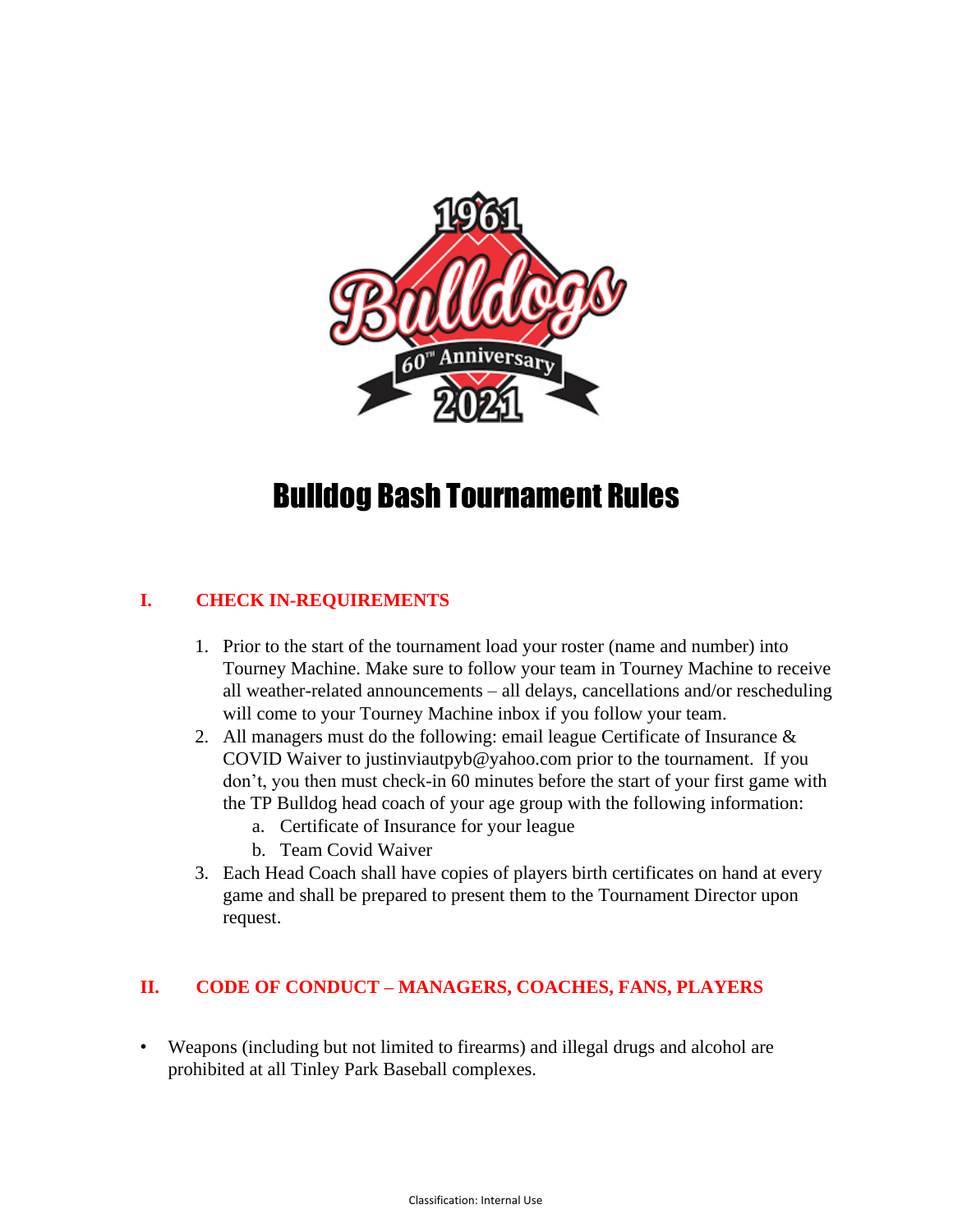- Use of demeaning, threatening or profane language to or directed at any player, coach, spectator, umpire or staff member is prohibited.
- Umpires are to be treated with respect and professional courtesy.
- Only registered coaches and players are permitted in the dugout and on the field.
- Use of noisemakers in the dugout is prohibited.

TPYB seeks to provide a safe environment for all participants, avoiding physical or verbal harm requiring all teams to demonstrate fair play, sportsmanship, hustle, development above winning, self-control, respect and positive support of all players and opponents. Each team is required to maintain quality and cleanliness of TPYB complex by cleaning up trash, caring for equipment and fixtures and not littering.

Further – TPYB wishes all players, coaches and spectators have fun and enjoy the spirit of the game of baseball – and supports letting the players play, the coaches coach, and the umpires umpire.

## **Failure to abide by the Rules of the TPYB will result in the indicated penalty. With specific reference to rules regulating code of conduct and on field sportsmanship of players, coaches, and spectators– please clearly note the following:**

Players and Managers/Coaches will receive 1 Verbal Warning on conduct in violation of the rules.

If a player is ejected from a game – that player will also be suspended for the following game (including potential Championship Game)

If a Manager/Coach is ejected from a game – that Manager/Coach will also be suspended for the following game (including potential Championship Game.)

Managers are responsible for their fans. After 1 Verbal Warning on conduct in violation of the rules to the Manager of the Team - Any fan that requires removal or is ejected from the field will need to leave the complex for the remainder of the day.

# **III. ROSTERS AND BIRTHDATES:**

Players may only be on 1 team roster for the tournament. Only players listed on the official roster at the start of the tournament may play during the tournament. Birthdates for purposes of determining age will use an April 30<sup>th</sup> cutoff date.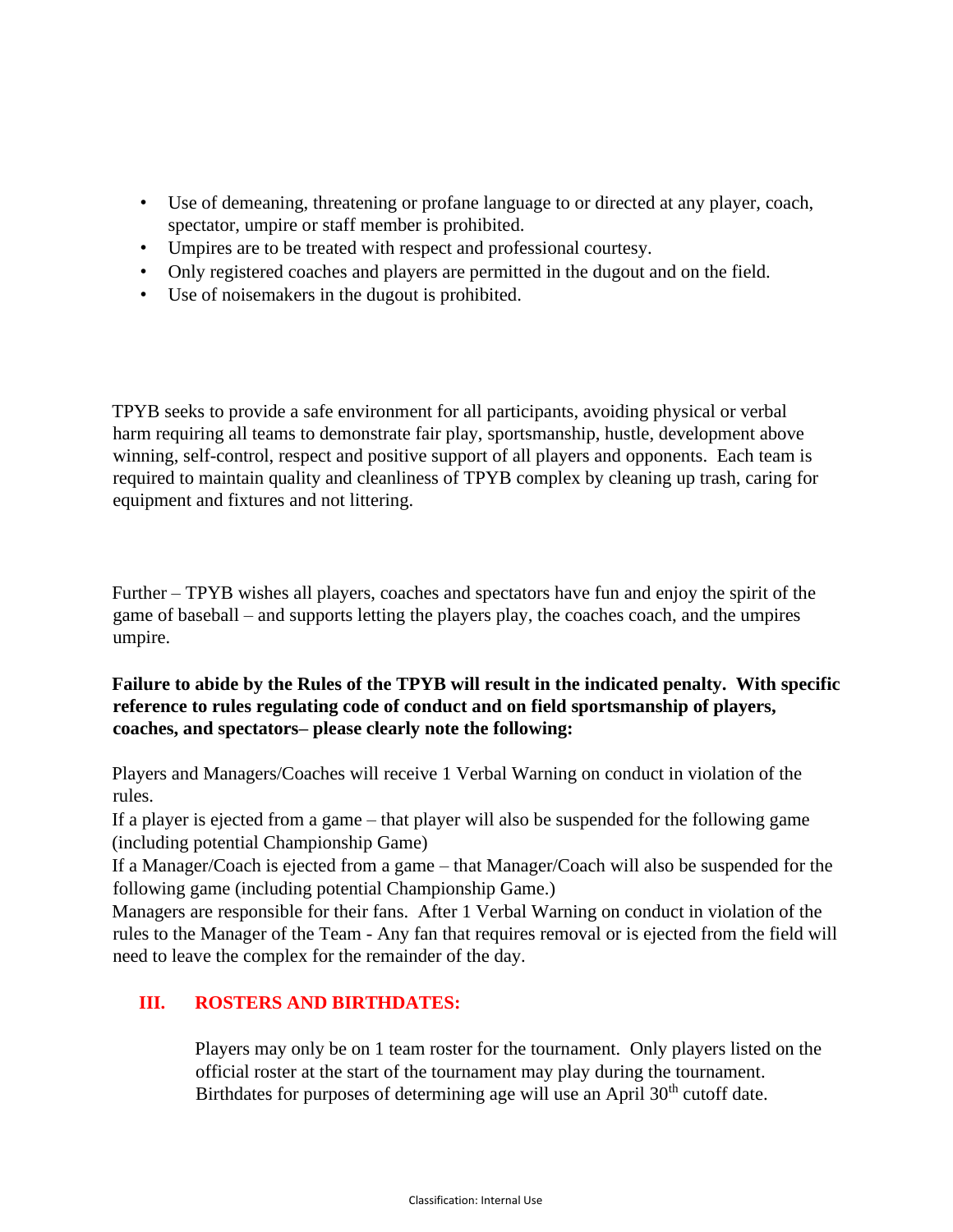Rosters are limited to 14 players maximum.

Teams may start and finish games with eight (8) uniformed and rostered players. If a team plays with eight (8) players, the ninth spot in the batting order is an automatic out. If the ninth uniformed and roster player arrives, that player may be inserted into the ninth spot of the batting order and the automatic out shall stop. If a team has seven (7) or less uniformed and roster players to start a game, or at any point during the game, the game shall be declared a forfeit and scored 7-0 for seeding purposes.

Any Head Coach that would like to formally challenge the eligibility of a player shall make this known to the Tournament Director at least one (1) hour prior to the player's next game. A \$100 CASH challenge fee should be posted at the time of the challenge. The purpose of this fee is to minimize unsubstantiated challenges. Provided this process is followed, the Tournament Director or his/her designee will investigate. If the player is ruled eligible, the \$100 CASH challenge fee will be forfeited. In the instance of an age challenge, if the birth certificate cannot be produced before game time, the player is ineligible to play for that game. If the birth certificate shows the player is over age, the team must forfeit all games the player in question participated in. The forfeit score shall be 7-0 for tiebreaker purposes. If any player eligibility challenge is valid and upheld, the \$100 cash challenge fee shall be returned.

#### **IV. READINESS FOR GAMES:**

Please plan to be at your games ready to play *45 minutes* before the start of your game. Games may start early to keep the entire schedule on track.

#### **V. WEATHER RELATED / CANCELLATION POLICY:**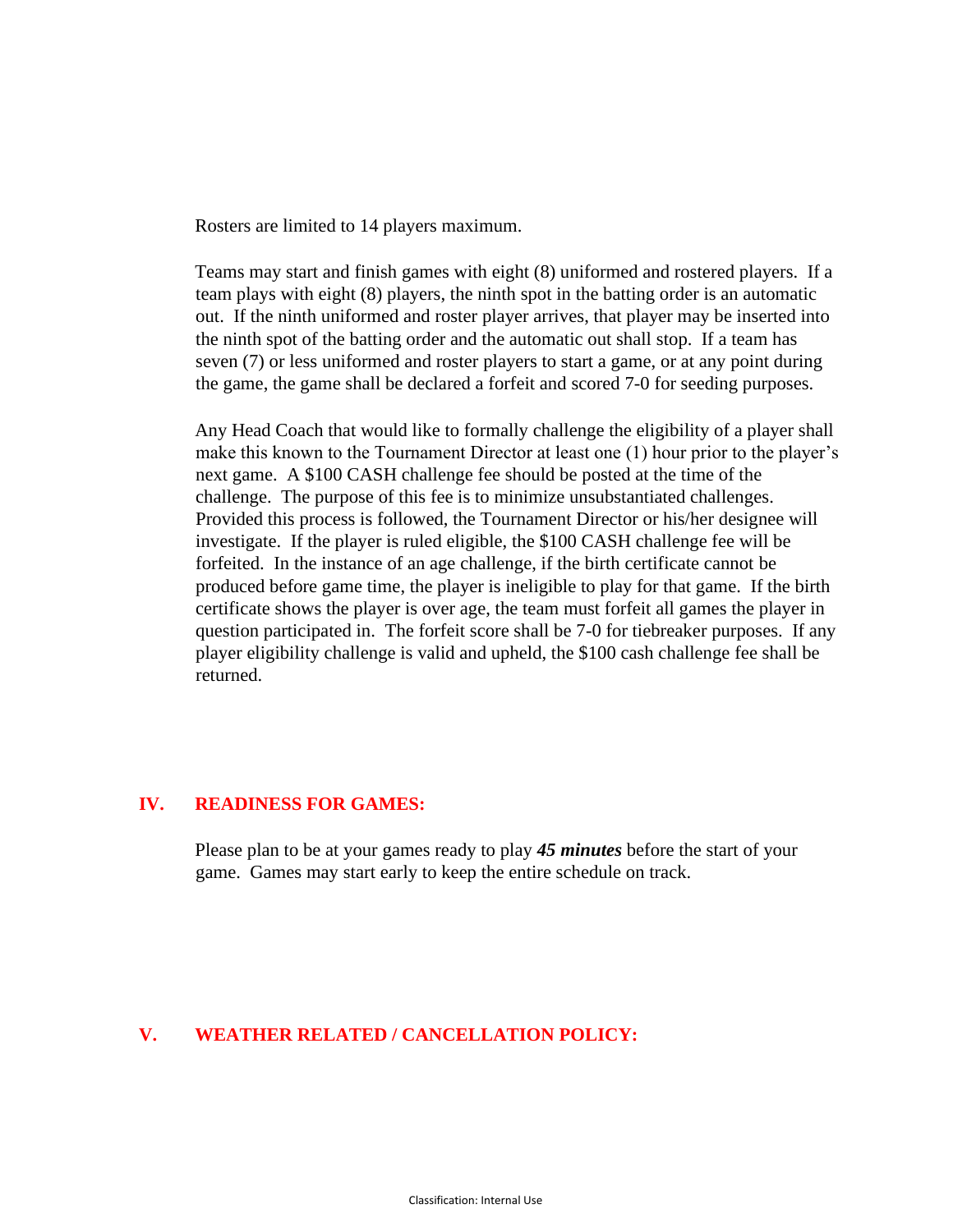- 1. In the event of lightning delays, ALL individuals should report to their vehicles and stay off the fields until the Umpires In Charge and/or Tournament Director give an all clear to resume normal baseball playing.
- 2. Once an entry fee is paid for the tournament, no refunds (cash, check, charge) will be given for any reason, unless TPYB cancels the event in advance of the start of the tournament. If a team registers and is unable to participate, please notify the tournament director ASAP via email. There are no gate fees.
- 3. If the event is cancelled due to inclement weather, field conditions, unforeseen circumstances, etc. TPYB will issue the following refunds within 60 days of this cancellation (refunds will be issued to the issuing agency that original check/credit card was given):
	- a. 0 games  $-100\%$  refund
	- b. 1 game  $-50\%$  refund
	- c.  $2<sup>nd</sup>$  games no refund.

\*\*\*Pool Play, Bracket Play and Tournament format can be changed at any time due to weather delays in an effort to complete the Championship round.

#### **VI. FIELD LOCATION:**

TPYB Complex 6601 W. 171<sup>st</sup> St, Tinley Park, IL 60477

## **VII. ADDITIONAL INFORMATION ABOUT PARKS:**

- Concession Stand will be open
- Spectators will be required to watch games from designated spectator areas (as marked)
- Spectators will be requested to return promptly to spectator areas after visiting the bathroom or the concession stands.
- AED (in the event of an emergency please call 9-1-1 and then find a tournament official)
- There will be NO infield practice before games.
- Teams are allowed to warm-up in the outfield area if the time allows.
- No flip drills allowed into fence.
- All teams should be ready to play 60 minutes prior to the start of their scheduled game.

## **VIII. CONTACTS:**

Tournament Director, Justin Viau

Cell (call/text) 708-310-1179 or email justinviautpyb@yahoo.com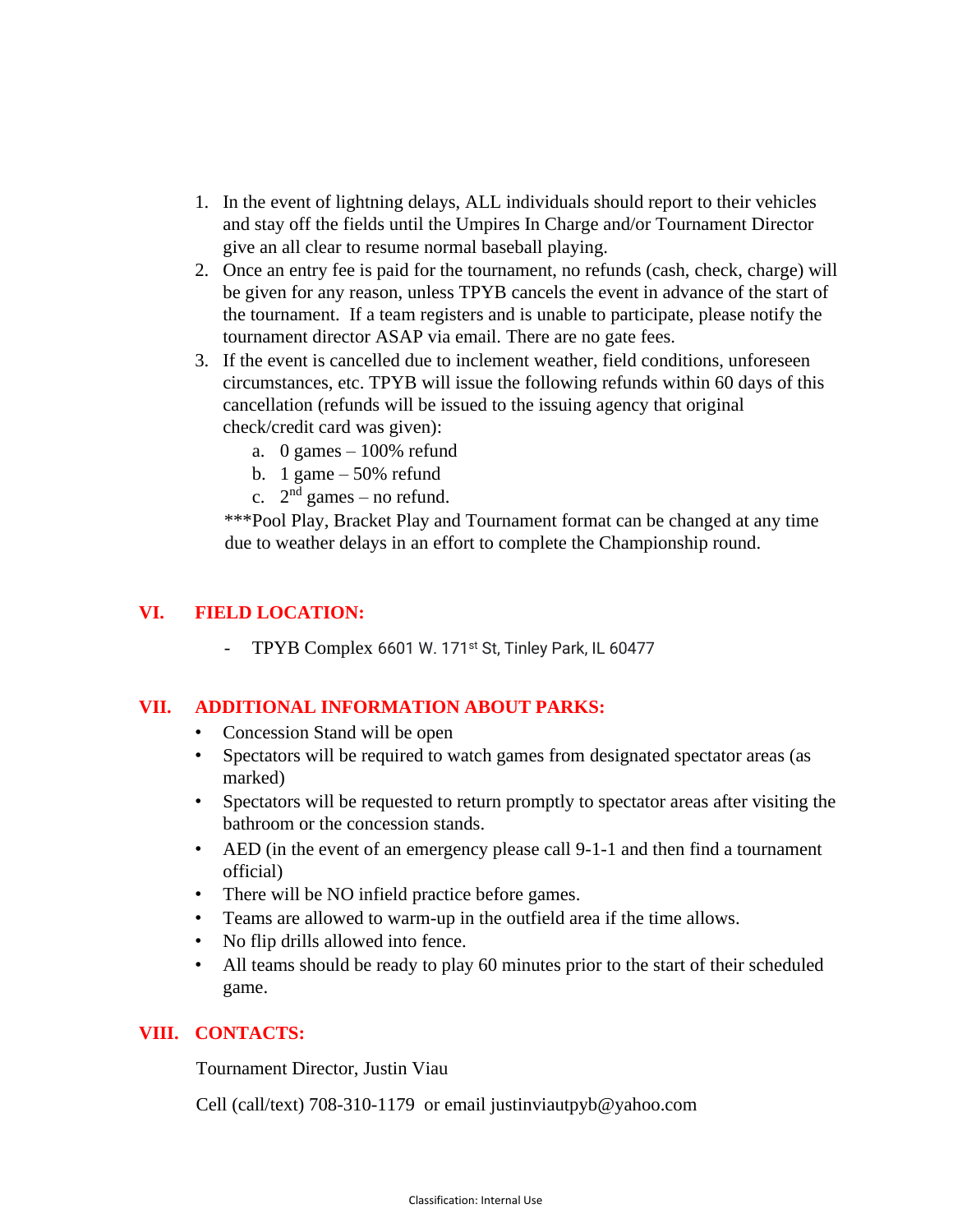# **IX. GAME RULES / SPEED UP RULES**

- 1. Teams can elect to bat all rostered players in uniform (unless injured), bat 9, or bat 10 (with an EH). If all rostered players do not bat, then NFHS rules for substitutes will apply. Selection must be made at pregame meeting and once made cannot be changed for that game.
- 2. Free defensive substitutions are allowed.
- 3. Courtesy runner for the catcher is allowed at any time. This must be the catcher of record. The courtesy runner must be the last batted out. Running for the catcher is OPTIONAL and NOT mandatory.
- 4. Courtesy runner for the pitcher is optional at any point. The last batted out will be the runner. This also must be the pitcher of record. Running for the pitcher is OPTIONAL and NOT mandatory.
- 5. For pool play; Home and Away will be determined by a coin flip. Either team can occupy either dugout.
- 6. For bracket play; Home team is the higher seed (lower number seed) and will occupy the third base dugout.
- 7. Any player warming up a pitcher, either on or off the field, must wear a catcher's mask.
- 8. A forfeit shall result in a 7-0 score for scoring purposes.
- 9. 3 game balls will be provided to start each game, we will do our best to replenish as needed throughout the game. However, Teams are expected to retrieve foul balls and home run balls.

## **X. TOURNAMENT FORMAT:**

- 1. 3 game format with 2 pool play games, after which the teams will be seeded in an 8 team Bracket. Bracket play will be single elimination. If the tournament is impacted negatively by the weather, the tournament director reserves the right to modify the tournament format (each age group may have a different format for play, however 3 games are always guaranteed).
- 2. See notes on cancellation above.
- 3. Official brackets and game times are posted on the tourney machine app.

# **XI. SEEDING FOR THE ELIMINATION BRACKET WILL BE AS FOLLOWS:**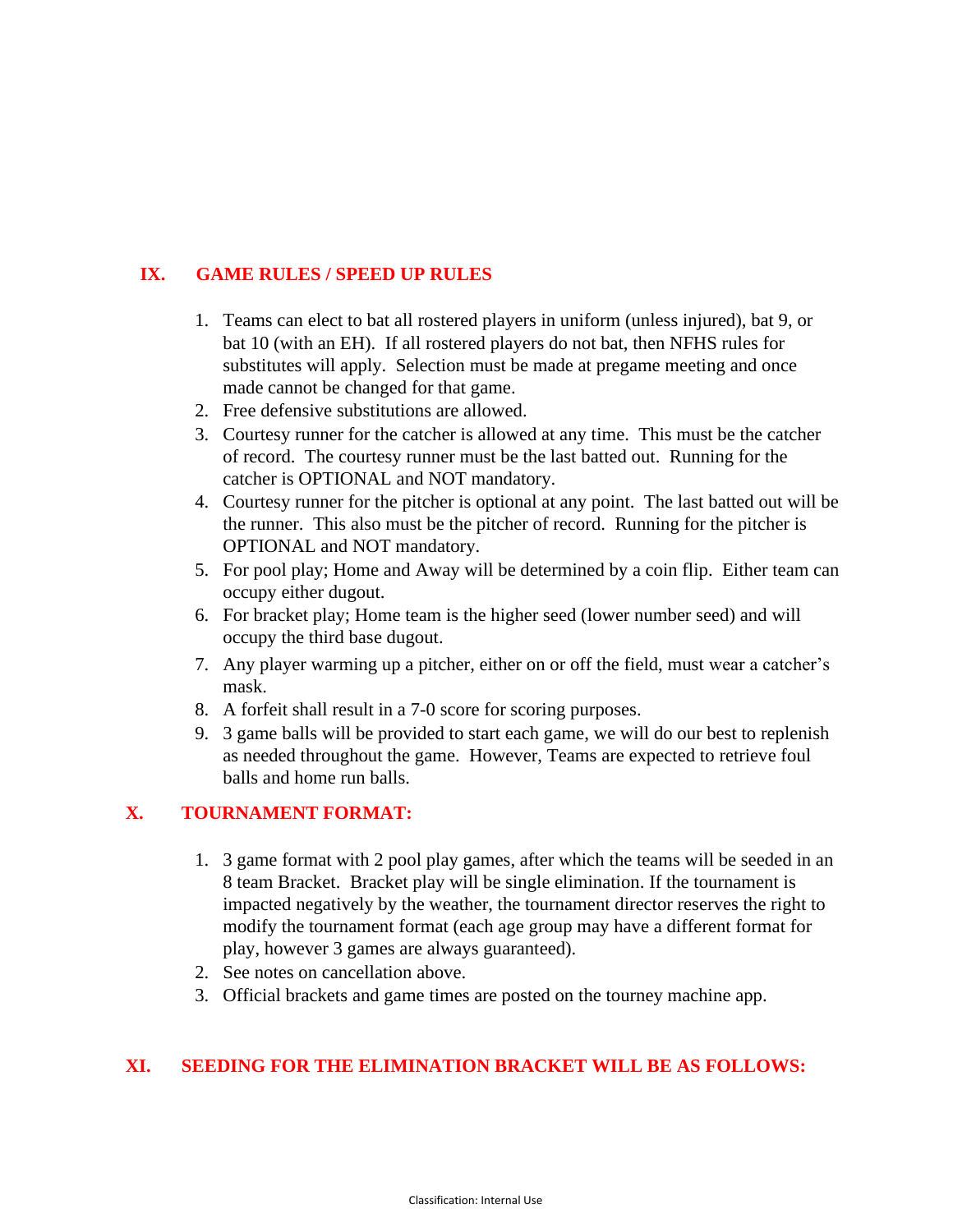- 1. Overall record
- 2. Head-to-Head (only applies when only 2 teams are involved)
- 3. Runs Allowed fewest to most
- 4. Run Differential (max of  $+8$  or  $-8$ )
- 5. Runs Scored most to fewest
- 6. Coin Toss
- 7. Tournament director reserves the right to alter bracket play seeding as needed to ensure fair play.

#### **XII. SCORECARDS/GAME RESULT REPORTING**

Both teams for each game should texting the final score to the tournament official at 708-310-1179

Example:

8U Division, 10:00 AM game, B1, TP Bulldogs 10 – Montreal Expos 8

For purposes of scoring each game an electronic scoring system such as Game Changer may be used and/or a written score book can be used. Home team will be responsible for the official book. Teams should concur after each inning to reconcile.

Forfeits will be recorded as 7-0 for standings purposes.

## **XIII. EQUIPMENT**

- 1. Baseball Bats
	- Either USA Bat or USSSA bats area allowed as long as they are properly labeled by either organization. No drop or barrel size restriction for 12U and under. 13U must be drop 8 or less.
	- Must be stamped with BPF 1.15 stamp on the handle/Barrel
	- Illegal Bat Penalty for All Ages: It is the responsibility of the Team Manager to ensure bats used by players meet the requirements of the published bat rules. A batter is in violation of the rule when said batter steps into the batter's box with an illegal bat. The bat must be removed from the game.
- 2. Helmets must cover both ears and be worn while batting and on the base paths.
- 3. All players must be properly equipped with boy's protective gear.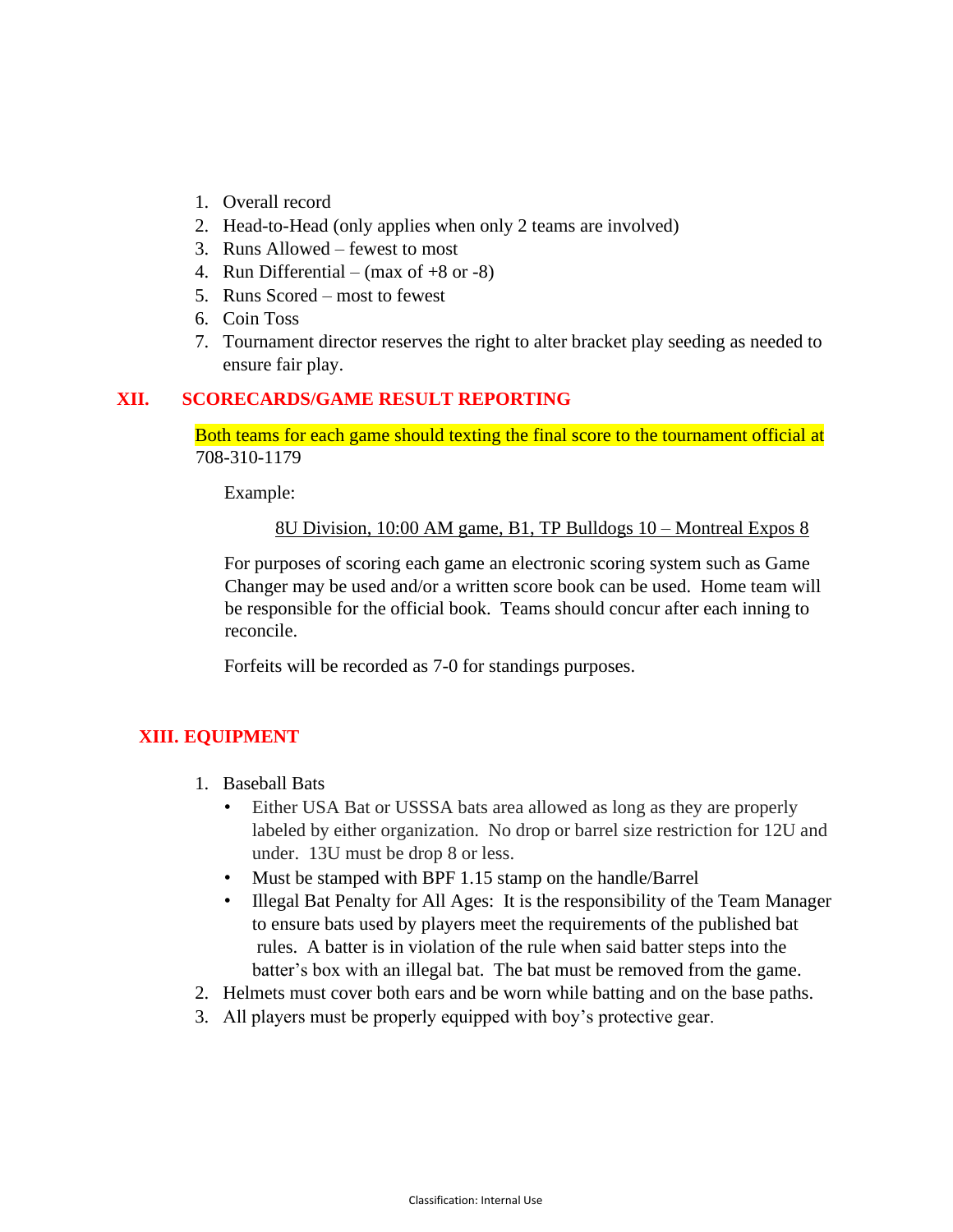## **XIV. DIVISION SPECIFIC RULES 8U**

- Base Distance  $-60'$
- Mound  $-40$ <sup>\*</sup>
- Infield  $Fly No$
- Dropped  $3<sup>rd</sup>$  Strike No
- Metal Spikes No
- Base Stealing Yes once the catcher catches it on a "clean" catch. If the ball is dropped by the catcher, the runner must return to the previous base.
	- o The runner only gets one base on a steal. If there is an overthrow the player needs to stay on that base (this applies to second and third base).
	- $\circ$  There is no stealing home.  $\circ$  No fake or delayed stealing. If a runner starts to steal and then stops anytime on his way to the base, he must return to the base he came from. If he is thrown out, he is out. He can get into a run down and be safe, however he must return to the base he started at after the play is ruled dead. A player stealing may only advance one base at a time. For example, if the runner is on  $2<sup>nd</sup>$  base and he steals  $3<sup>rd</sup>$  and the catcher throws the ball into left field, the runners cannot advance another base.
- Balks NO
- Kill Play is in effect. We will use the "Half the Distance" between the base paths to determine if a runner shall advance or return to the previous base before the ball is deemed "dead" near the pitcher's mound (approximately 10-12 feet in diameter – inside the circle).
- Any player can "kill" the ball on the mound
- It is the umpire's discretion whether a player is more than  $\frac{1}{2}$  way and shall return to the previous base.
- A player cannot advance on attempt by the defense when the ball is "killed" on the pitcher's mound.
- Any pitcher who hits (2) batters in an inning must be removed.

#### **9U**

- Base Distance 65'
- Mound  $-46$
- Infield  $Fly Yes$
- Dropped  $3<sup>rd</sup>$  Strike No
- No slash bunting A player showing bunt at any time after entering the batter's box cannot pull back and swing away at the pitch.
- Metal Spikes No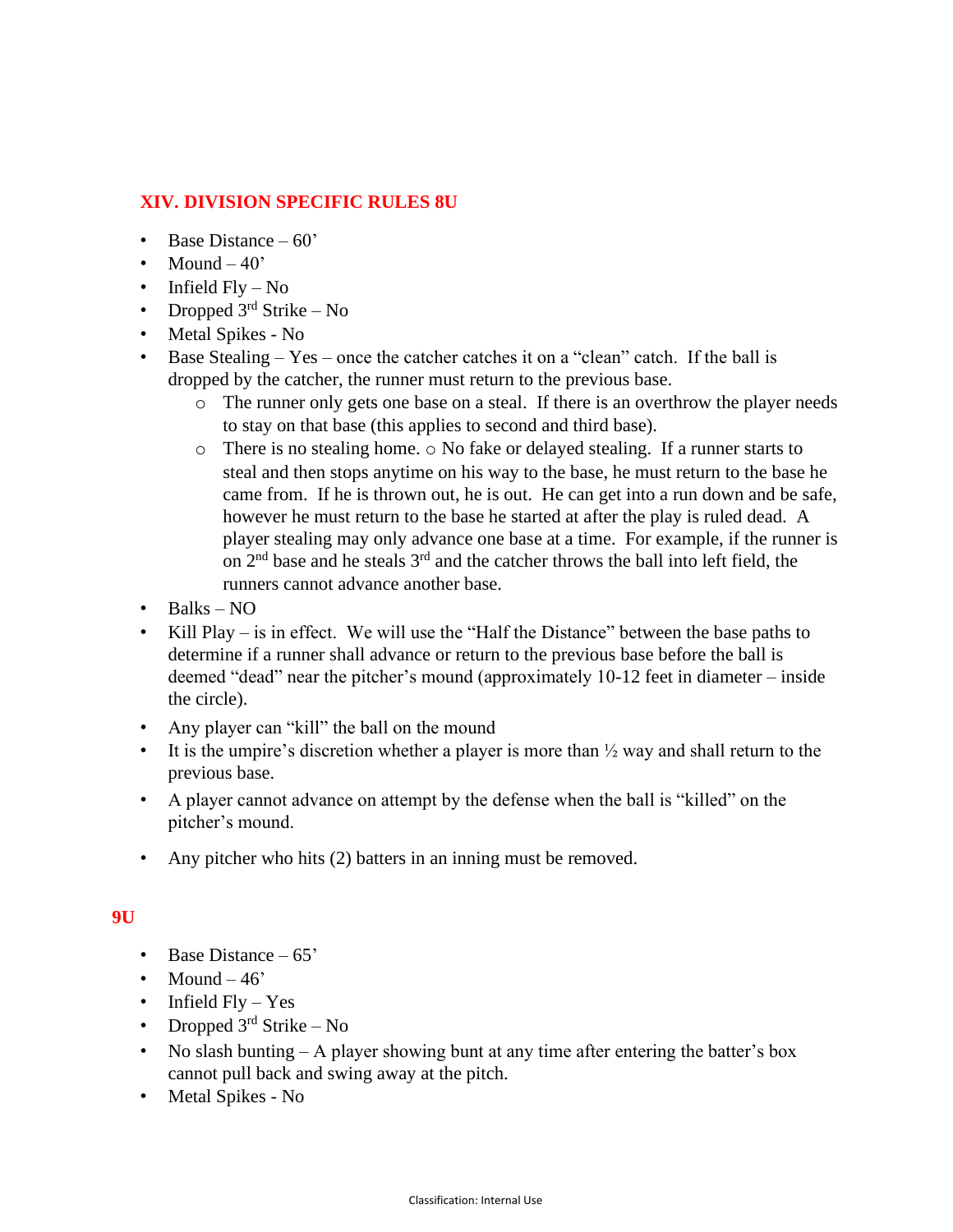- Stealing/Leadoffs MLB rules
- Balks one warning

#### **10U**

- Base Distance 65'
- Mound  $-46'$
- Infield  $Fly Yes$
- Dropped  $3^{rd}$  Strike Yes
- No slash bunting A player showing bunt at any time after entering the batter's box cannot pull back and swing away at the pitch.
- Metal Spikes No
- Stealing/Lead-offs MLB rules
- Balks one warning

#### **11U**

- Base Distance 70'
- Mound  $-50'$
- Infield  $Fly Yes$
- Dropped  $3<sup>rd</sup>$  Strike Yes
- No slash bunting  $A$  player showing bunt at any time after entering the batter's box cannot pull back and swing away at the pitch.
- Metal Spikes No
- Stealing/Lead-offs MLB rules
- Balks  $-1$  warning

#### **12U**

- Base Distance 70'
- Mound  $-50'$
- Infield Fly Yes
- Dropped  $3<sup>rd</sup>$  Strike Yes
- No slash bunting A player showing bunt at any time after entering the batter's box cannot pull back and swing away at the pitch.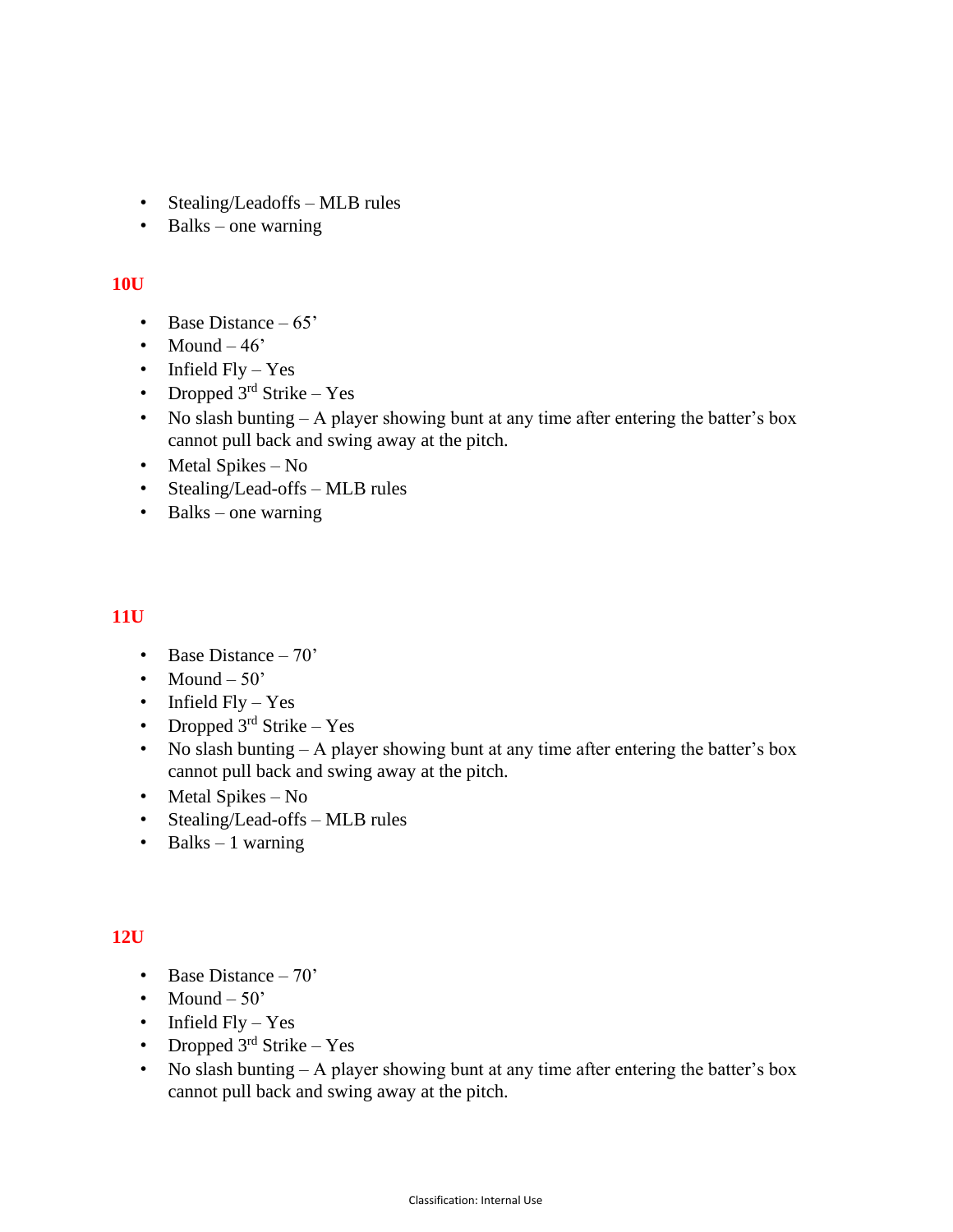- Metal Spikes No
- Stealing/Lead-offs MLB rules
- Balks NO warning

## **13U**

- Base Distance 80'
- Mound  $-54'$
- Infield  $Fly Yes$
- Dropped  $3<sup>rd</sup>$  Strike Yes
- No slash bunting A player showing bunt at any time after entering the batter's box cannot pull back and swing away at the pitch.
- Both Rubber and Metal spikes allowed.
- Stealing/Lead-offs MLB rules
- Balks NO warning

## **XV. GAME LENGTH/EXTRA INNINGS AND TIE GAMES**

- 1. 8U-12U games are 6 innings. 13U Games are 7 innings.
- 2. NO new inning starts after 1 hour and 45 minutes after the official start of the game with the exception of Semi-final and Championship games.
- 3. No time limit in semi-final and Championship game. If tied after regulation innings, California Rule applies.
- 4. Pool play games can end in a tie.
- 5. All innings started will be completed.
- 6. A game will be deemed completed if 3 innings have been completed or  $2 \frac{1}{2}$  if home team is winning (6 inning game).
- 7. For all pool play games, if a game is tied after the time limit expires or when the regulation innings have been completed, the game shall be recorded as a tie.
- 8. For Bracket play games, if a game is tied after the time limit expires or when the regulation innings have been completed, the following tiebreaker will be used. In the first extra inning and every ½ inning thereafter, each team will start with a player on second base and 1 out. The base runner will be the last batted out from the previous inning. Each batter will start with a 1-1 count. The game will continue until a winner is determined. (If the last batted out from the previous inning is a pitcher or catcher of record, the courtesy runner rule applies – see IX 3 and 4 above)
- 9. All games that have not reached this point, due to weather problems, will be considered suspended and may be rescheduled for completion OR at the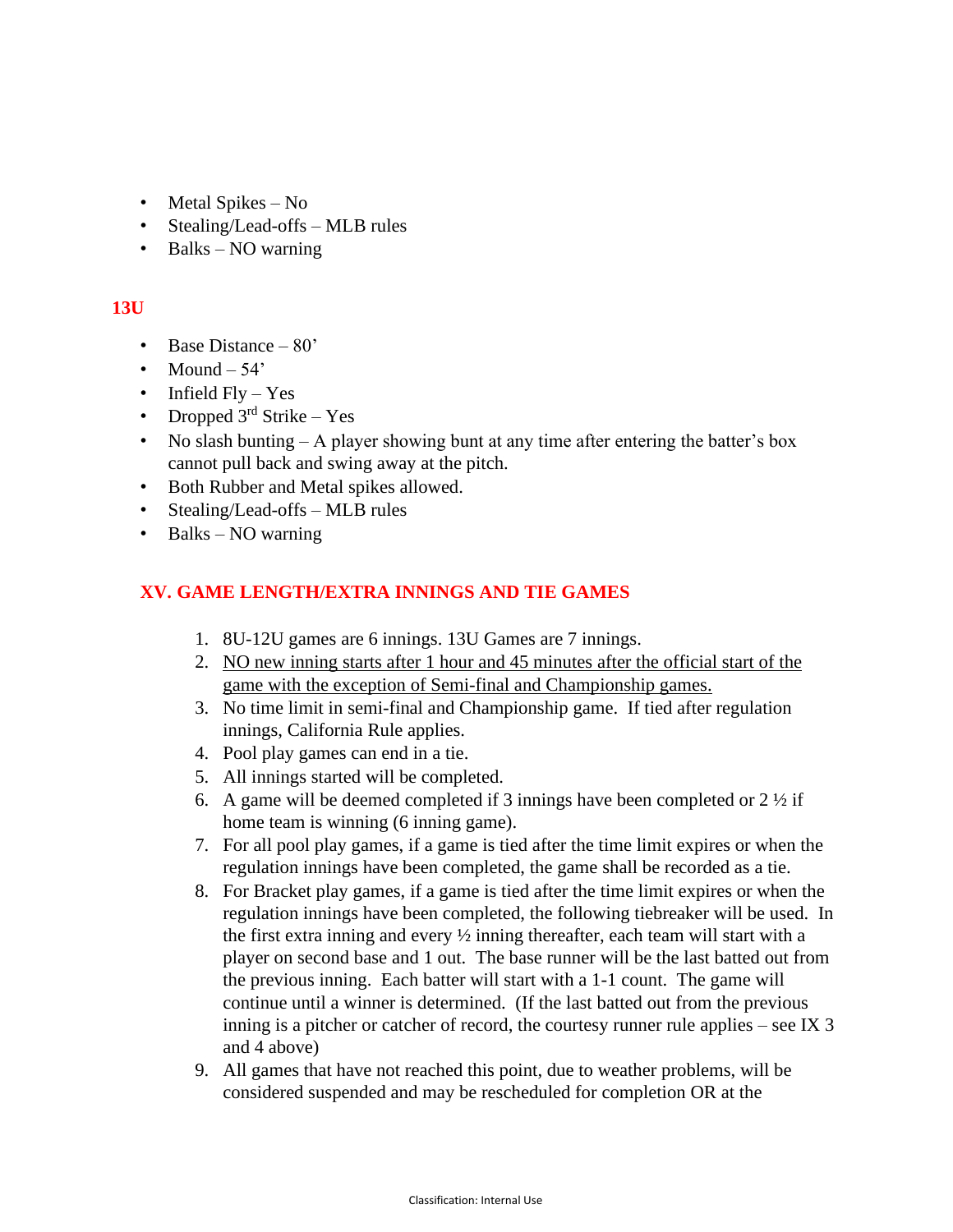discretion of the tournament director – eliminated from consideration in the standings.

- 10. Mercy rules:
	- a. 15 runs after 3 innings
	- b. 10 runs after 4 innings
	- c. 8 runs after 5 innings

## **XVI. NO CONTACT RULE**

- a.) There is a "No Contact" rule in effect at all bases if a play is being made on the runner. This does NOT mean a slide is required.
- b.) The base runner will NOT be ruled out for not sliding, if in the Umpire's judgment the runner did not intend contact and/or made the effort to avoid the tag and or contact.
- c.) If in the Umpire's judgment, a base runner intends to injure, makes malicious contact or whose actions are considered to endanger any player on the field, the runner will be called OUT. The umpire may further EJECT the player from the game if the contact was egregious.

# **XVII. CHANTING RULE**

A team can cheer on their teammates, but it must stop when the pitcher comes to a set pitching position.

## **XVIII. PITCHING**

A pitcher must be removed on the second visit to the mound in an inning. Visits to the mound will count whether from a manager or a coach. This does not apply if a pitcher is injured.

No restrictions on innings for the tournament. Re-entry in the pitcher position is not allowed in a game if he/she is removed.

#### **Recommended Pitch Count and Recommended Rest**

| Age            | Daily Max<br>Pitching | 0 days rest | 1 day rest | 2 days rest | 3 days rest | 4 days rest |
|----------------|-----------------------|-------------|------------|-------------|-------------|-------------|
| 8 <sub>U</sub> | 50                    | $1 - 20$    | 21-35      | 36-50       |             |             |